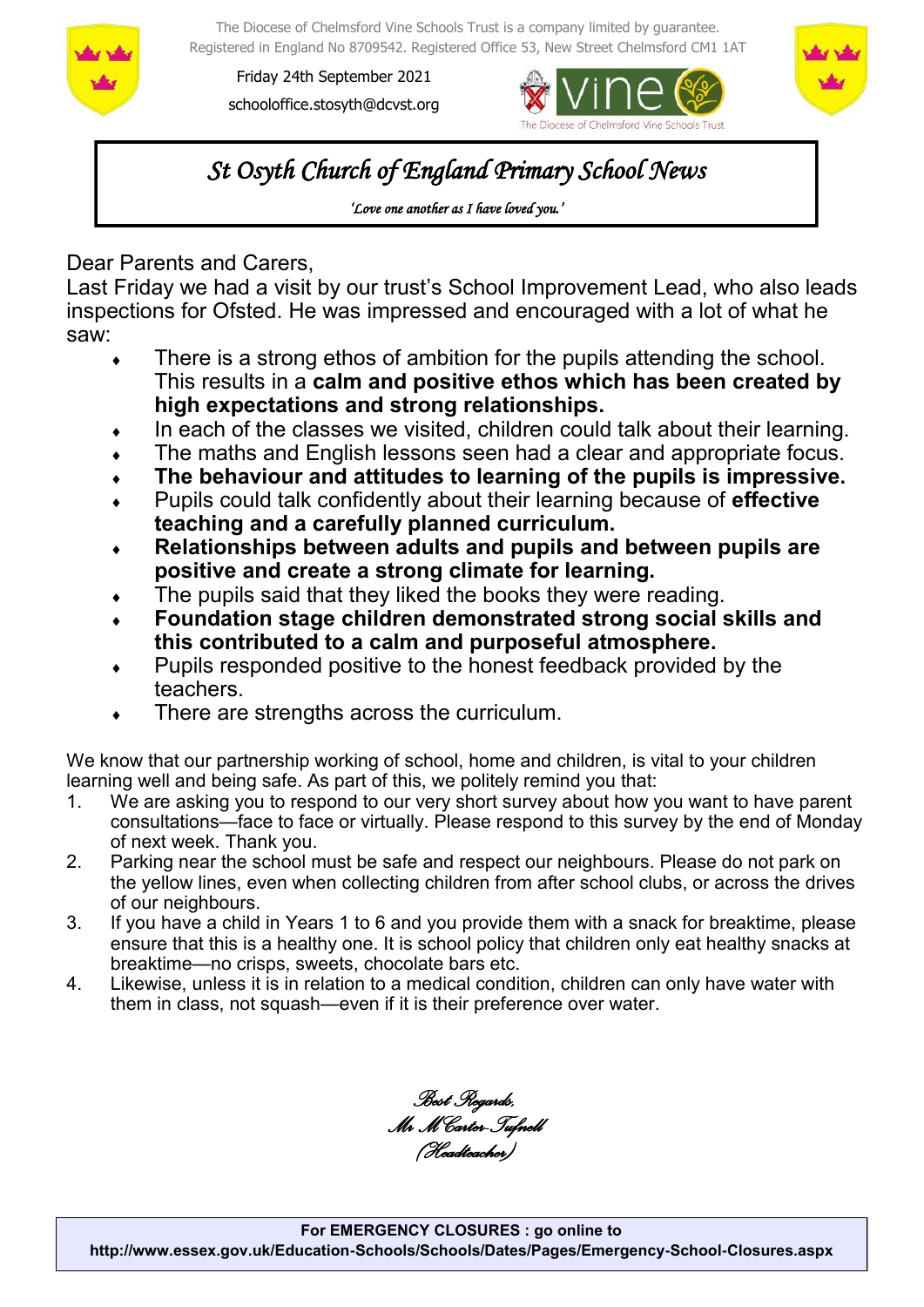### **School dinners - bookings can now be made until October Half Term**

Dinner bookings need to be made online, please select your meal choices and add the items to the basket before proceeding to the checkout. If your child is eligible for free school meals or universal infant free school meals you also need to complete the checkout process but you will not be charged.

**If you think you may be eligible for free school meals please contact the school office for a form.** 



#### **FREE gardening equipment for our school**

For every £10 you spend (in store or online) at Morrisons, you'll get a Grow Token. Download the MyMorrisons app today to start collecting Grow Tokens and you can choose St Osyth C of E Primary to donate your tokens to.

We will be able to exchange the Grow Tokens for FREE gardening equipment to get kids growing.



The application period for admission to Year 7 in secondary schools for September 2022 opened on 10 September 2021. Applications can be made online, using the website [www.essex.gov.uk/admissions](https://gbr01.safelinks.protection.outlook.com/?url=http%3A%2F%2Fwww.essex.gov.uk%2Fadmissions&data=04%7C01%7Cschooloffice.stosyth%40dcvst.org%7C2ef6e01cd56c4e7563a108d9743e1791%7C282c78034b8f4fbda3841682df47e3ad%7C1%7C0%7C637668632287896541%7CUnknown%7CTWFpb) the closing date is **31 October 2021**.

> **Open days:** Clacton County High School - was held on 23rd September Tendring Technology College - 30th September Clacton Coastal Academy - 30th September Colne Community College - 7th October



All children must have a full **named** PE kit in school every day. **PE Kit: Black shorts, White t-shirt, Plimsols**



**[A](https://www.google.co.uk/url?sa=i&rct=j&q=&esrc=s&source=images&cd=&cad=rja&uact=8&ved=0ahUKEwj389yhsYXSAhVCthoKHXv9APYQjRwIBw&url=https%3A%2F%2Fclipartfest.com%2Fcategories%2Fview%2F655efd03848383b09f5ff60c5d520a44aacdefa6%2Fpe-kit-clipart.html&psig=AFQ)dditional items allowed for outside: Plain tracksuit bottoms, top and trainers**

Children can wear a Fitbit (or similar) to school, but it is their responsibility to keep it safe during the day.

**All watches, Fitbits and earrings need to be removed for P.E lessons.**

## **Street Tag - starts 1st July 2021 and resets on 12th October 2021**

Street Tag is a free child and family-friendly mobile application that uses virtual tags to incentivize communities and families to become more physically active and boost mental health.

## **Join our school Team (see letter for full details)**

Download the App "Street Tag" from Play Store/ App Store Click on sign up and fill in your details

Click Yes for Team QR Code and scan the school QR code, displayed in the



Click on sign up and verify by telephone number or email. Complete the questionnaire and you are ready to go.



**Breakfast Club** is open from 7.45am for **all ages**, costing **£3.00 per session**.

Please accompany your children into the school office, the children have breakfast and a chance to play. If you unexpectedly need to use Breakfast Club your child can be booked in on arrival, but payment



must be made before the end of the day.

 **These sessions must be booked and paid for on school money in advance**.